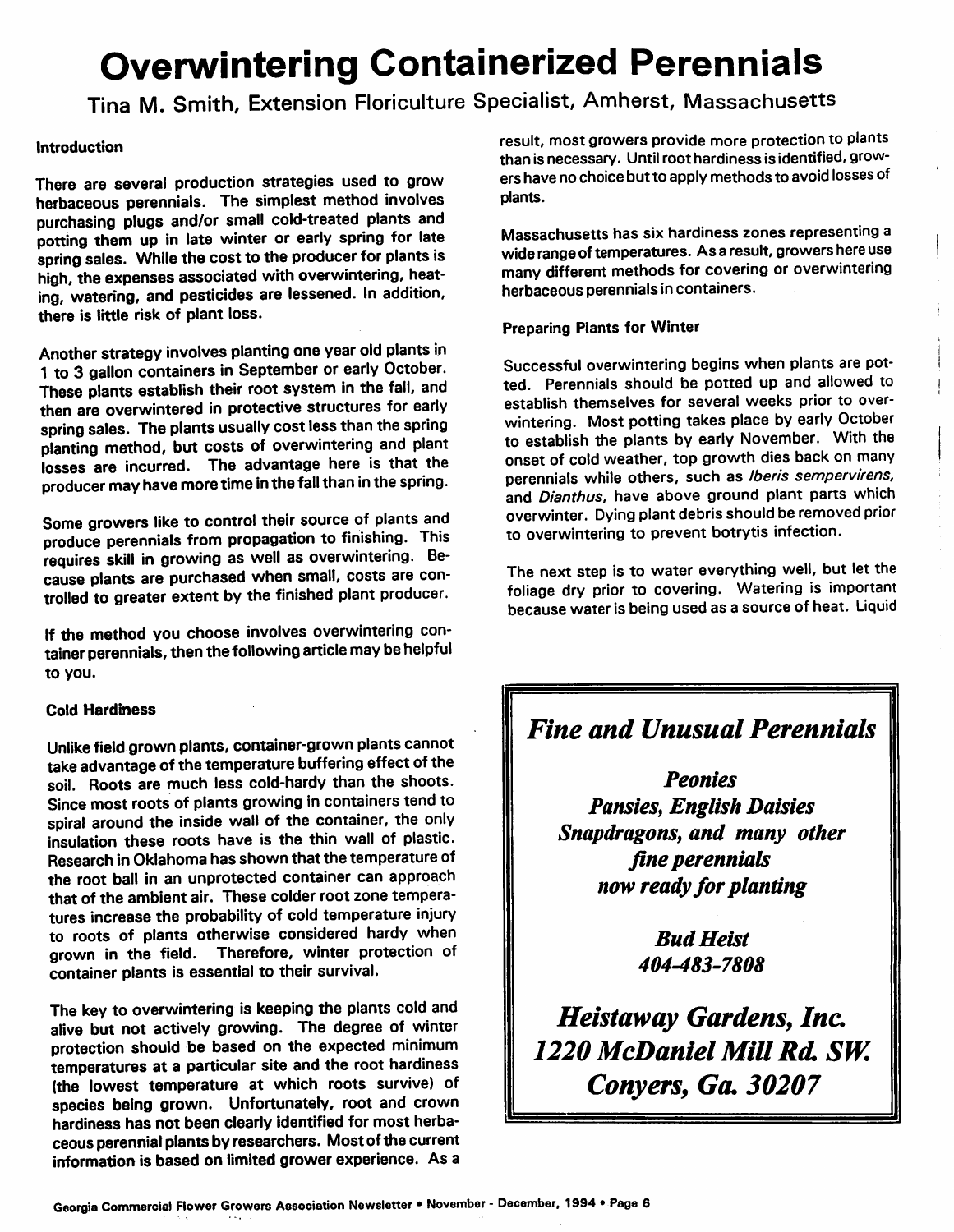water has a temperature above 32°F and when it freezes it gives off heat. Therefore, we are using water as a source of heat because we know that dry soil freezes much quicker than wetsoil. In an unheated polyhouse, watering may be needed as often as once everytwo weeks while ground beds covered with microfilm usually don't need watering. Re gardless of the method of overwintering, if possible, soil moisture should be checked periodically.

Soil temperatures should be in a range of 30° to 34°F for most perennials. Temperatures cooler than 30°F may kill some sensitive species. Use a soil thermometer to verify that plants are in this range. Fluctuations always occur during the winter. If the temperatures warm up for several days above 40° F then ventilation should be provided.

The final step prior to covering plants is to provide some type of rodent control. Many growers use commercially available baits while others have reported that human hair or cut up deodorant soap works for them.

## Thermal Blankets

One ofthe simplest techniques growers have been using recently is called the thermal blanket. Containerized herba ceous perennials that are ready for storage can be placed potto pot in an upright position and simply covered with a material having insulating qualities. Tall plants can be leaned over just like laying shingles, exposing as much foliage as possible to light. Coverings are usually secured by tucking the edges underneath the containers or by weighing down the edges with heavy objects such as crushed stone or rocks. Two common covering mate rials are Microfoam and Polyfoam. The thermal blanket sheets should be oriented in a north-south direction. With some thermal blankets, sheets of white polyethyl ene plastic are placed over the blanket; other types do not need this extra layer of plastic. Follow the manufacturer's recommendation. At the end of the winter season, store thermal blankets in a dark area so they will last two or more years. Research at North Carolina found that thermal blankets provided winter protection comparable to more conventional practices such as laying sheets of polypropylene over the plants. With all plants tested, the thermal blanket resulted in less than 25% foliar necrosis.

Thermal blanket systems are relatively inexpensive as compared to other methods of winter protection. They also trap and contain moisture sufficiently to eliminate the need for supplemental irrigation during the winter. However, problems under the blankets are difficult to detect because the blankets are opaque. Also, contain ers stored under polyblanket systems tend to warm prematurely during winter thaws or near the end of the storage period. Warming may result in shoot growth that can be injured by the return of freezing tempera tures. Therefore, venting may be advisable during unexpected periods of warm winter weather. Finally, thermal blankets are usually so tight in respect to air exchange that ventilation is practically non-existent. In areas where 3 to 4 months of cover are required, growers must be concerned with the possible develop ment of molds and decay.

#### Quonset Polyhouses and Polyhuts

The most common technique for overwintering plants is the quonset style polyhouse. These structures are usually constructed with wooden frames to which uniformly bent galvanized pipes are attached. The pipe provides the basic structure that supports one or two (air-inflated) layers of polyethylene that are secured to the wooden baseboards to which the bows are also secured. Under average conditions, temperatures within these structures do not reach levels that result in injury to plants that are stored inside. However, during extended periods of extreme cold (more than two consecutive nights when ambient temperatures go be low 0°F), plant injury may occur.

To provide added protection, an additional layer of plastic or a thermal blanket can be placed immediately over the plants in a polystructure. Thistechnique can create a microclimate in the immediate vicinity of the plants that is 8° to 10°F warmer than air above the blanket inside of the structure. Currently, it is recommended that the poly or thermal blanket be placed over the plants only for the duration of the extremely low temperatures so as to avoid excessive moisture buildup in the container environment. Placing a layer of bagged leaves around the outside of the

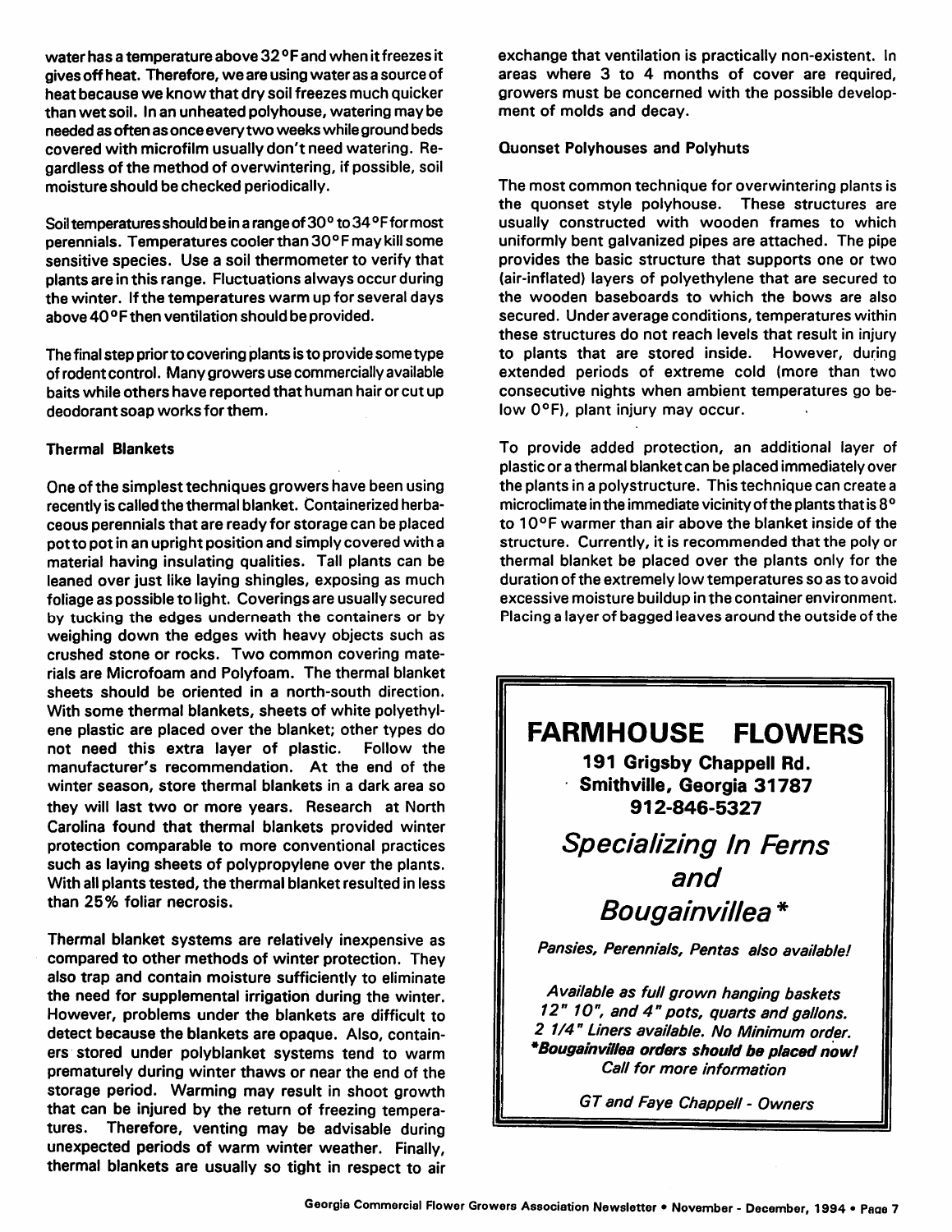*overwintering house will add an extra* amount of insula tion *to the root area. Some growers* have furnaces in *their polyhouses for those extreme cold periods.* One *growerIspoke with sets histhermostat* at 28 °Fandfans *at 34°F with good results.*

*The process of taking the cover off the structure in springis critical if plant injury is to be avoided. Gradual removal of the cover in February and March is sug gested. First doors and* windows *are*opened, then small *vents are cut into the ridge of the cover. Later*the vents *are enlarged, and finally the cover is removed in* late *March to April.*

*Plants, especially those with foliage on* them, must be *checked frequently for outbreaks of botrytis and* sprayed *with a fungicide as needed. Phlox***subulate***and***Myosotis** *spp. are especially vulnerable to rotting. The best structures are those that are large enough* to easily check *and treat plants.*

*Quonset style polyethylene* structures are a rather *expensive alternative if one considers* only the initial *construction costs. However,* well-constructed frames *and bows will last ten or more years* before any major *renovations are needed. In addition, thousands of* plants *can be covered with plastic in a matter of* hours. For *large operations, this offers considerable* efficiency as *compared to other methods of overwintering.* Finally, *these structures allow the grower to* inspect plants and *to remedy any problems that may be* noted.



Plants which are considered marginally hardy when grown in containers should get additional protection with poly or thermal blankets or a heater inside the structure. An entirely different technique such as the plastic-straw-plastic cover is described later in this article. For structures with two layers of covering, growers use white polyethylene for the outer layer and clear or white for the inner layer. This will help control the amount of light and heat in the structure. Even so, plants in houses covered with white plastic can begin to growtoo early during periods of unusually warm weather. To avoid premature budbreak, orient the polyhouse in a north-south direction. North-south oriented polyhouses tend to be cooler than east-west oriented structures. If more than one type of plant is to be overwintered in the same structure, place the most cold-hardy types near the walls. This is the coldest part of the polyhouse. Plants should be spaced pot to pot to keep the tempera ture around the root ball from dropping below the level which would kill the roots.

Polyhuts are similar to polyhouses except they are usually only about 30 inches high and 4 to 6 feet wide. As with polyhouses, the plants should be spaced as close together as possible. Sometimes, the containers are stacked intwo or more layersfor space conservation as well as protection from cold temperatures. Unlike polyhouses, it is usually not feasible to water plantsin polyhuts at frequent intervals, so the plants must be well-watered before laying the covering over the structure. As with polyhouses, place baits throughout the polyhut for protection against damage by rodents which would feed on the plants during the winter. Once the foliage is dry after applying water, cover the polyhut with white polyethylene plastic.

In the late winter or early spring when the days are sunny, you will need to provide ventilation for the plants and reduce the humidity under the plastic covering. With polyhouses, the end walls are often opened or rolled back to let cool air into the structure. If the structure has a door at each end, these may be used for ventilation. However, place a sheet of plywood over the lower half of the doorway. This will prevent cold, drying air currents from moving through the structure at plant height. A two-piece door which allows the top half to be opened while the bottom half remains closed is another way to minimize movement of cold, drying air through the plants. As the days begin to warm up, many growers provide ventilation to polyhouses and polyhuts by making three cuts in the plastic at about right angles to each other. Then the plastic flap is rolled back and secured with duct tape. If a drop in temperature is expected, the flap can be unrolled and sealed with duct tape.

## *Plastic-Straw-Plastic Covering*

Some growers successfully use layers of plastic and straw for plants that have root systems usually sensitive to cold temperatures. A framing system of either